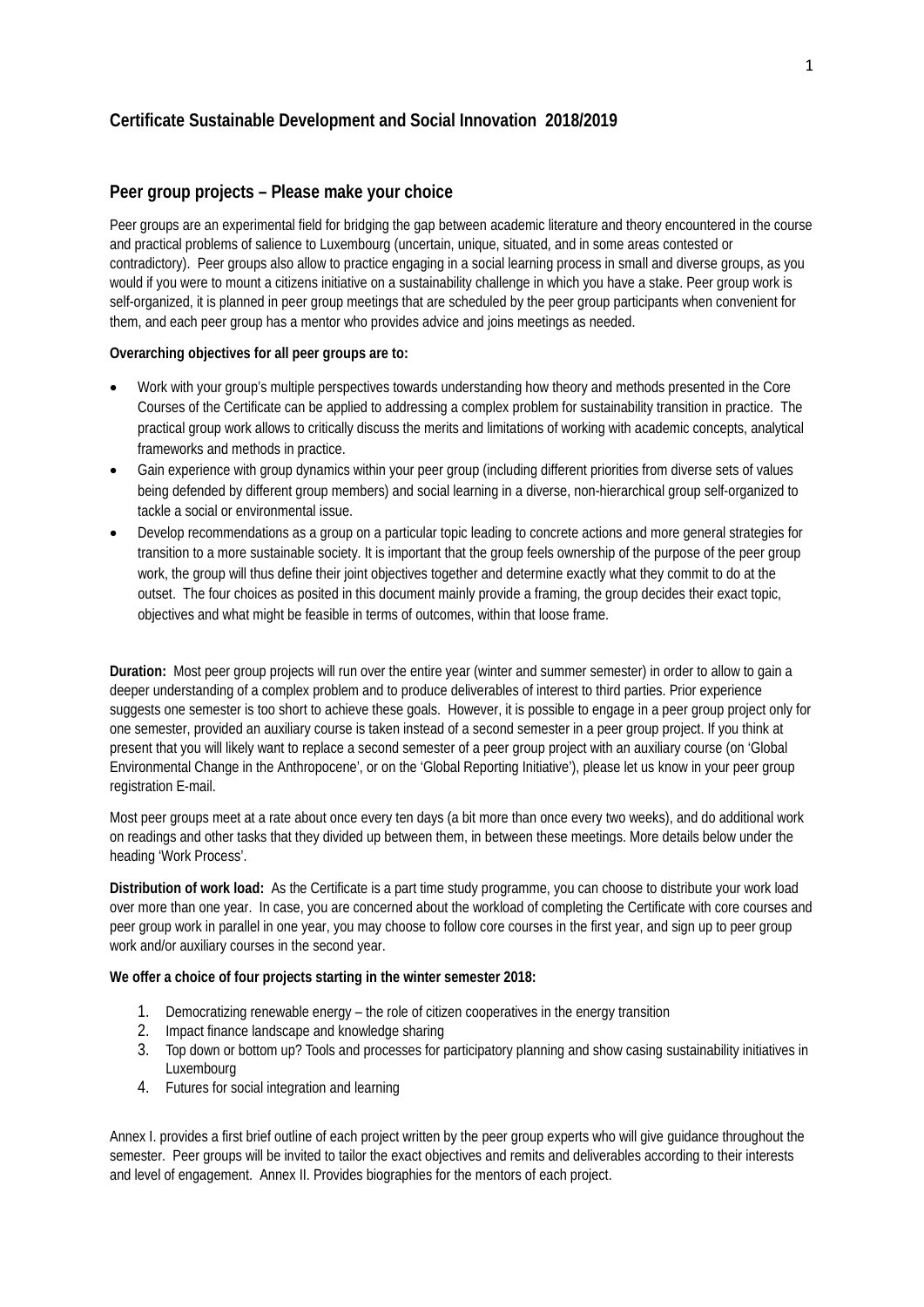### **Peer group establishment:**

Please send an E-mail with subject: PEER GROUP REGISTRATION SEP 2018- insert YOUR chosen topic, stating your first and second choice by noon on 20 September to Christelle.Karleskind@uni.lu, with Ariane Koenig in cc. We will try to accommodate first choices where possible, whilst also aiming for diversity within the groups

A list with suggested peer groups (with 4-6 participants) will be sent to you and posted on the wall at the first course session. We will organize a short meeting for peer groups at the end of the first course session on 2 October 2018.

Please let us know if you prefer to start with an auxiliary course or to defer your peer group project to the next academic year.

### **Work process:**

Peer groups conduct independent project work with guidance of experts. The work process includes four meetings with expert mentors that are scheduled at the beginning of the semester using a doodle, as well as independently planned work and meetings, to which experts can be called to join on an as need basis. Moreover, several sessions on the course on Social Enteprise relate directly to peer group work.

- 1. First peer group meeting with a mentor athte end of the first session on 2 October ( to meet your peer group members and fix a first meeting)
- 2. Co-design workshop on Saturday 13 October introduces a basic collaborative research method of relevance to all.
- 3. Interim report and presentation Tuesday 20 November: Each peer group is expected to hand in an interim report with a project outline and clear statements on objectives, methods and approach, and time line, with a more detailed action plan by mid-November (templates for the action plans will be provided). Each peer group can request the opportunity to present agreed-upon project objectives and a work plan in 15 minutes (timeline, tasks, and roles/who does what, with first ideas on deliverables) in the course of November.
- 4. Final Presentation to jury on Tuesday 11 December. Each peer group presents their project process, context, content, outcomes and impacts in 20 minutes, and collects feedback from all experts and course participants.
- 5. Final peer group report is due on 31 January 2019. Feedback received on 11.12. is addressed in this report.

**Note:** In every peer group there are usually some participants who take the necessary time to – listen and read more carefully and more openly with more curiosity towards others, and to reflect more deeply, and thus can provide more considered input for the group. Make it your goal to be one of them  $\circledcirc$ . We will be using self-evaluation and 360 degree peer group evaluations to assess engagement and attitudes to collaboration.

#### **Peer-group project : Approximate Workload:**

4 ECTS ~110 units of work in one Semester (e.g. 4 October-31 January) (1 unit ~60 minutes)

| - Meetings:                                             | 20 units |
|---------------------------------------------------------|----------|
| - Reading/writing:                                      | 40 units |
| - Interim report (5 pages)                              | 10 units |
| - Project work on final presentations and final report: | 40 units |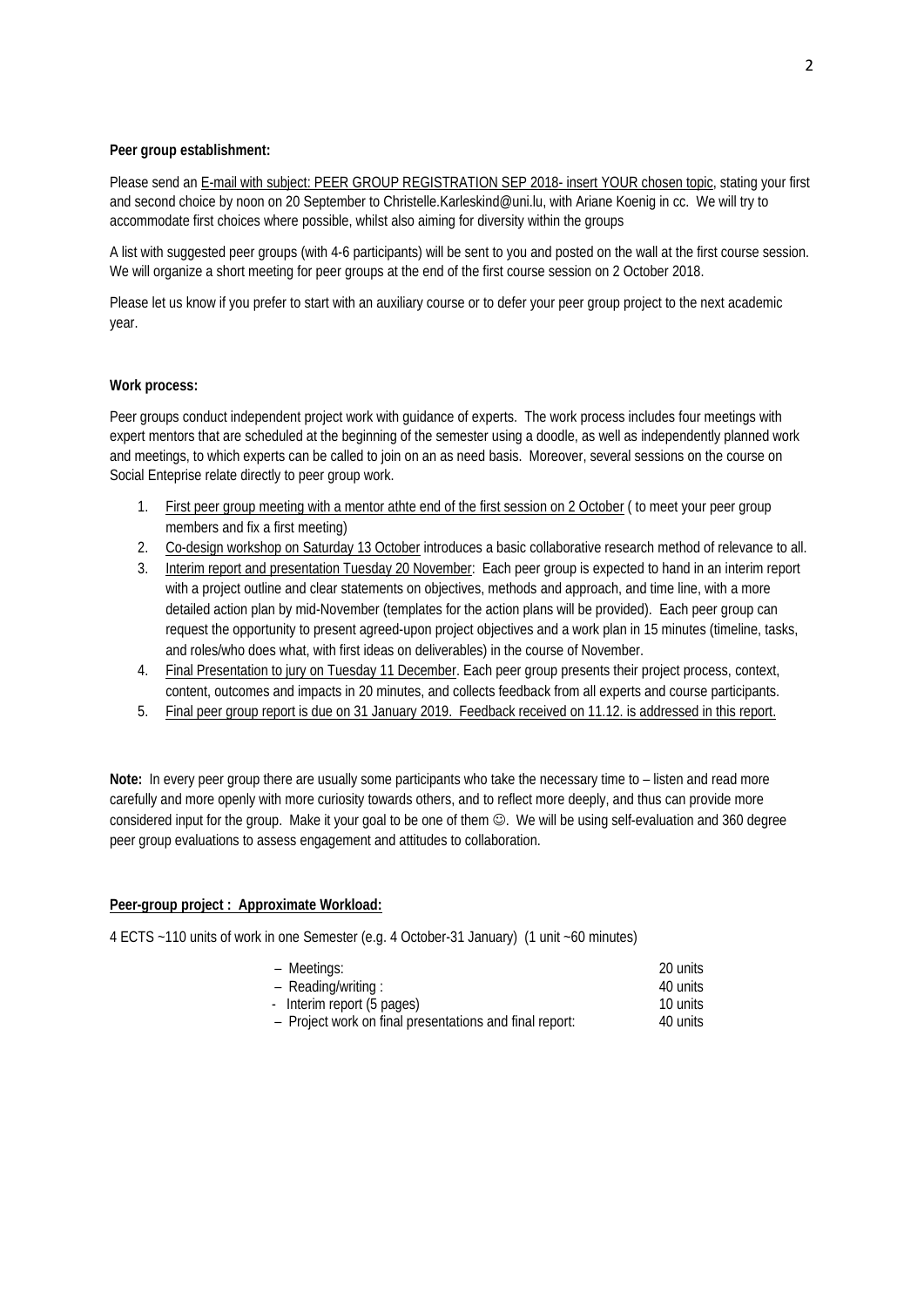# **Annex I. Choice of four Peer Group Projects – more detailed descriptions**

# **1. Democratizing renewable energy in Luxembourg**

**The Challenge:** To comply with target-setting obligations under the EU 2020 policy Luxembourg has committed to feeding 11 % of energy from renewable sources into the grid by 2020, this a legally binding target. The current rate is estimated at 8%. A greater share of decentralized community initiatives feeding renewable energy into the grid is one approach to help Luxembourg meet this target, reduce CO2 emissions, and work towards regional pockets of energy autarchy at the same time. Only 4% of the technically feasible photovoltaic (PV) surface is exploited in Luxembourg, large scale projects are nearly inexistent. Small wind systems, vertical & horizontal appliances are almost non-existent.

The University of Luxembourg is planning to rebuild their Kirchberg Campus. Planning a new site will present a real opportunity for producing renewable energy integrated into the built-environment of the campus, including possibly into the new lecture theatre that will be funded by the Losch Foundation.

This peer group can:

- develop a feasibility study and a business plan for a citizen cooperative, to which faculty and staff as well as interested citizen in the entire Kirchberg campus neighbourhood could be invited to co-finance and implant a PV system. The business plan will define a scale considering the newly implemented regulatory provisions for feed-in tariffs in Luxembourg,
- conduct research relating to the relevant social, material/technological, and personal dimensions through interviews in the first semester and a workshop in the second semester. Key stakeholdes in the university administration, amongst faculty, and public authorities can be interviewed and engaged for the project.
- explore barriers the reasons for the lack of PhotoVoltaic (PV) development, especially the lack of Prosumer (producer – consumer) installations, and investigate whether the actual feed in tariffs, the grid cost and the grid contribution regulation hinders or promotes PV system and Prosumer systems in Luxembourg.
- propose changes in the regulatory, subsidizing / incentive fields.

Deliverables can thus include a business plans proposal for the University, defining appropriate legal and financial terms, a risk assessment and risk management plan, and policy recommendations for an improved and more favourable regulatory environment for citizens to be able to collaboratively assume more responsibilities in contributing to the energy transition. The group can, if time allows, also develop a website with guidance to citizens on how to engage in the project.

**Approach**: Questions on the legal and regulatory context and choices of legal form for enterprises, as well as better understanding preferences and constriants of various possible stakeholder groups in the public administration of public buildings on Kirchberg (Fonds Kirchberg), in the University, and amongst citizens will be central topics. These are some of the main factors shaping opportunities and limitations for the establishment of such a venture. The concept of 'prosumer' implying the need for fundamental changes in current legislation stabilizing boundaries between producer and consumer rights and responsibilities will be explored as a basis for making the project both attractive to the University, and for policy recommendations for renewable energy systems for private and industrial use. This issue is broader than just in the energy sector, and subject to a first policy paper by the European Commission. The relation between technological change and forms of enterprises that promise to contribute to systemic change will also be explored. In the first semester the peer-group is invited to systematically apply key insights gained from the Social Enterprise course sessions towards developing a new model for analyzing existing social enterprises concerned with democratizing electricity generation from renewable sources. This will involve characterizing the financial base and its relation to the definition of scale and legal statute and regulatory context and approaches to impact assessment and evaluation of social, environmental and economic impacts, in particular if the new regulatory statue of 'Société d'Impact Sociétal' is chosen. The project will involve documentary research and the conduct and evaluation of interviews with diverse stakeholders in the energy transition. You could use the business canvas model (Osterwalder, 2012) for making the business plan.

**Mentors:** Jules Muller, co-founder of EquiEnerCoop, Susanne Siebentritt (Prof, expert on photovoltaic systems)

#### **Literature**

Gross, M. Mautz, R. 2015. Renewable energies . Routledge. Pp.1-32.

Huybrechts, B. 2013. 'Social Enterprise, Social Innovation and Alternative Economies: Insights from Fair Trade and Renewable Energy'. in Zademach, H.-M. and Hillebrand, S. (Eds.), *Alternative Economies and Spaces. New Perspectives for a Sustainable Economy.* Bielefeld: Transcript Global Studies.

Huybrechts, B. and Haugh, H. (2014). 'Legitimating Hybrid Organizational Forms: the Case of Renewable Energy Cooperatives'. HEC Management School Working Paper.

Hondrila, K. et al. (2018). Democratising renewable energy in Luxembourg. In *Sustainability Science: Key Issues*. König, A. & Ravetz, J. Ed.s Routledge. Pp. 234-250.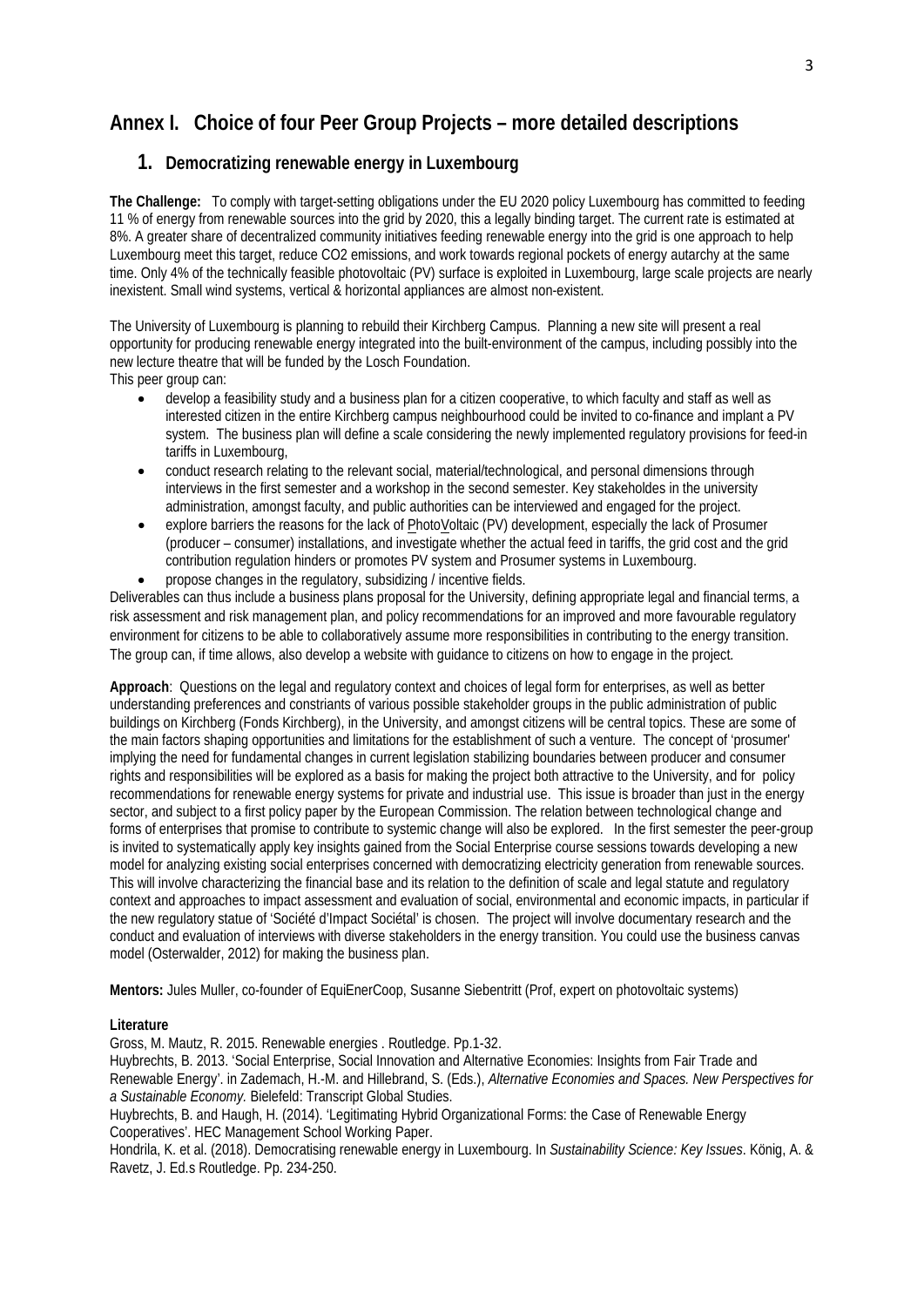**Legislation** <http://www.legilux.public.lu/leg/a/archives/2016/0142/a142.pdf#page=2> <http://www.legilux.public.lu/leg/a/archives/2014/0154/a154.pdf> <http://www.ehp.lu/uploads/media/EHP-Loi-du-10-aout-1915-concernant-les-societes-commerciales.pdf> <https://web.ilr.lu/FR/Professionnels/Electricite/Commun/Legislation> <http://legilux.public.lu/eli/etat/leg/rgd/2017/04/24/a481/jo> <http://data.legilux.public.lu/file/eli-etat-leg-memorial-2016-142-fr-pdf.pdf>

# **2. Impact finance landscape and knowledge sharing**

**The Challenge:** The way finance flows fundamentally affects any plans for changing the way the economy works. Interest in green and social impact finance is growing rapidly in Luxembourg, Europe and the rest of the world. Stakeholders include government agencies, banks, investment funds, pension funds, insurance players, stock exchanges, labelling agencies, financial regulators and all advisors active in the impact sector. But which initiatives of these stakeholders are genuine; which only seek to attract funds without delivering real life impacts? Transparent assessment and knowledge management is essential to facilitate critical discussion and to enable informed judgment in order to make sound investments and stimulate sustainable business development. However, there remains an ongoing debate whether it is important to clearly define and measure the impact of initiatives against a set of streamlined criteria to benchmark and evaluate its real impact beyond \$ or € figures. Others see an overemphasis on measurement as perpetuating the current profit-orientation and distracting the stakeholders from delivering true impact. The deeper question that arises from these debates is rooted in the ethics of investment and entrepreneurial decision-making. Furthermore, the impact finance landscape is characterized by a number of knowledge gaps such as between investors and investees but also between practitioners and academia.

Despite these challenges, impact finance is considered of critical importance for financing the initiatives, entrepreneurs and collaborative projects (particularly in developing countries) to achieve the 17 Sustainable Development Goals under the UN's Agenda 2030.

**Approach:** The following tasks should be considered by the peer group to be part of their project:

- Research and analyse the current challenges, opportunities and key debates in impact finance from practioner and academic literatures, from interviews with impact finance stakeholders and from forums, gatherings and knowledge platforms on the topic of impact finance;
- Identify the key knowledge gaps and needs that emerge from your research that are relevant to the European impact finance sector (and beyond if relevant and of interest);
- Select 1 3 of the most important kownledge gaps or needs that, if addressed, could transform the European impact finance sector and improve its scale and impact for the ultimate beneficiaries;
- Landscape and analyse the existing knowledge repository websites on the impact ecosystem in Europe (and beyond if of interest) against the knowledge gaps and needs that you have identified through your research;
- Identify best practice from knowledge repository websites (local, European or global) and make recommendations for the design, structure and maintenance of a knowledge repository for Europe that addresses the most important knowledge gaps and needs identified from your research;
- Propose potential business model(s) for an engaging impact finance knowledge platform that perpetually sources, features and discusses the most up-to-date issues and debates in impact finance which also creates sustainable revenues for such a repository;
- Put together a funding proposal for grants and/or investments, based on your proposed business model(s) and your research.

Working on these tasks will include a literature review of professional and academic literature, the conduct of interviews with selected experts on impact finance, social entrepreneurship and CSR in Luxemburg, Europe and the rest of the world. Interview participants should be selected for their knowledge and expertise in impact finance and ideally some exposure to or interest in knowledge repositories and platforms for impact finance. In addition, attendance at relevant forums, webinars and online courses on impact finance (impact investment) can also be useful and are recommended. The project can be staged as participatory co-design process since several elements and related communities with interests in such tools already exist and are part of our network.

The mentors propose that the peer group uses the knowledge repository "Impact Garden" [\(www.impactgarden.org\)](http://www.impactgarden.org/) as a foundation and concrete starting point to investigate if their research findings of knowledge gaps and needs are reflected in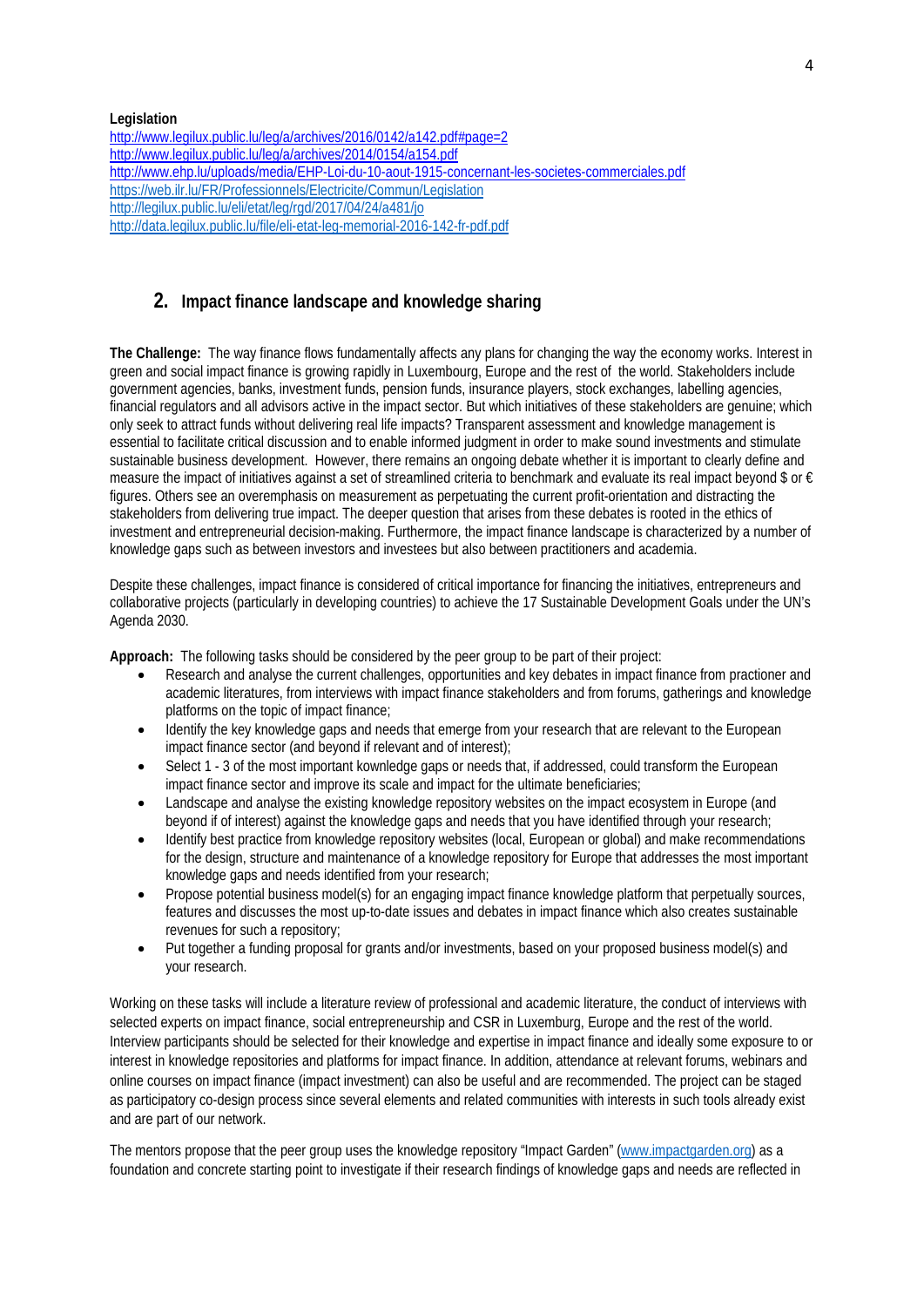the existing knowledge platform. The Impact Garden currently serves as a basic library for issues and resources related to impact investing, social entrepreneurship and CSR. It is designed to introduce interested newcomers to the field, to dive more deeply into specific subjects and to help stakeholders connect with relevant peers.

As a tangible outcome from this project, the peer group has free reign to transform the Impact Garden platform as a whole or in part, based on the proposed business plan, and continue running it independently as an entrepreneurial initiative. The impact ecosystem would benefit enormously from a well-designed, self-organizing knowledge platform.

**Mentors and experts:** Stephan Peters, Cecile Sevrain, Isabel Sebastian

#### **Recommended Reading**

Osterwalder, Pigneur (2010), '*Business Model Generation: A Handbook for Visionaries, Game Changers, and Challengers'*

- Castellas, E. and Finlday, S. 2018. Benchmarking Impact: Australian Impact Investment Market Activity and Performance Report 2018, Resposible Investment Association Australasia, Melbourne
- Daggers, J., and Nicholls, A. 2016. The Landscape of Social Impact Investment Research: Trends and Opportunities, Said Business School Report to the MacArthur Foundation. Oxford: University of Oxford.
- Grabenwarter, U. 2017. Solution-Driven Finance: The new Way of "Impact First", European Impact Investing Luxembourg, Blog, sourced fro[m http://www.impact-investing.eu/blog-publications/article/2017/06/solution-driven-finance-the-new](http://www.impact-investing.eu/blog-publications/article/2017/06/solution-driven-finance-the-new-way-of-impact-first)[way-of-impact-first](http://www.impact-investing.eu/blog-publications/article/2017/06/solution-driven-finance-the-new-way-of-impact-first)
- Höchstädter, A.K. and Scheck, B., 2015. What's in a name: An analysis of impact investing understandings by academics and practitioners. *Journal of Business Ethics*, *132*(2), pp.449-475.

#### **Optional Reading**

Nonaka, Toyama, Konno (2000), 'SECI, Ba and Leadership: a Unified Model of Dynamic Knowledge Creation'

#### **Example knowledge management and digital communication platforms**

TIIME's Impact Garden: [http://www.impactgarden.org](http://www.impactgarden.org/) Aspen Network of Development Entrepreneurs (ANDE)'s Mapping the Ecosystems: [https://ecosystems.andeglobal.org](https://ecosystems.andeglobal.org/) Case Foundation's Impact Investing Network Map: <https://casefoundation.org/networkmap> Good Capital Project: [https://www.goodcapitalproject.com](https://www.goodcapitalproject.com/) Conveners.org's Mapping the Mappers[: https://conveners.org/mappers/](https://conveners.org/mappers/)

#### **Suggested Newsletters**

TBLI Group Pioneers Post GIIN

**Some influencial Twitter accounts to follow** @ImpactAlpha @ToniicNetwork @theGIIN @\_EVPA\_

## 3. **Top down or bottom up? Tools and processes for participatory planning and show casing sustainability initiatives in Luxembourg**

**The Challenge:** How would you improve participation and engagement in developing and show casing sustainability initiatives in Luxembourg? There are an increasing number of sustainability initiatives developed by businesses, public authorities and citizen initatives such as springing from the transition town movement. Often however just about any one who is involved in the project knows about it, but few others do. More often than not, the projects are short lived. How can we make such initiatives visible and tangible – to locals and visitors alike? How can we help to engage more people in particularly promising initiatives? How can ensure some documentation, that gives some comparaibility, allowing us to analyze and learn across projects?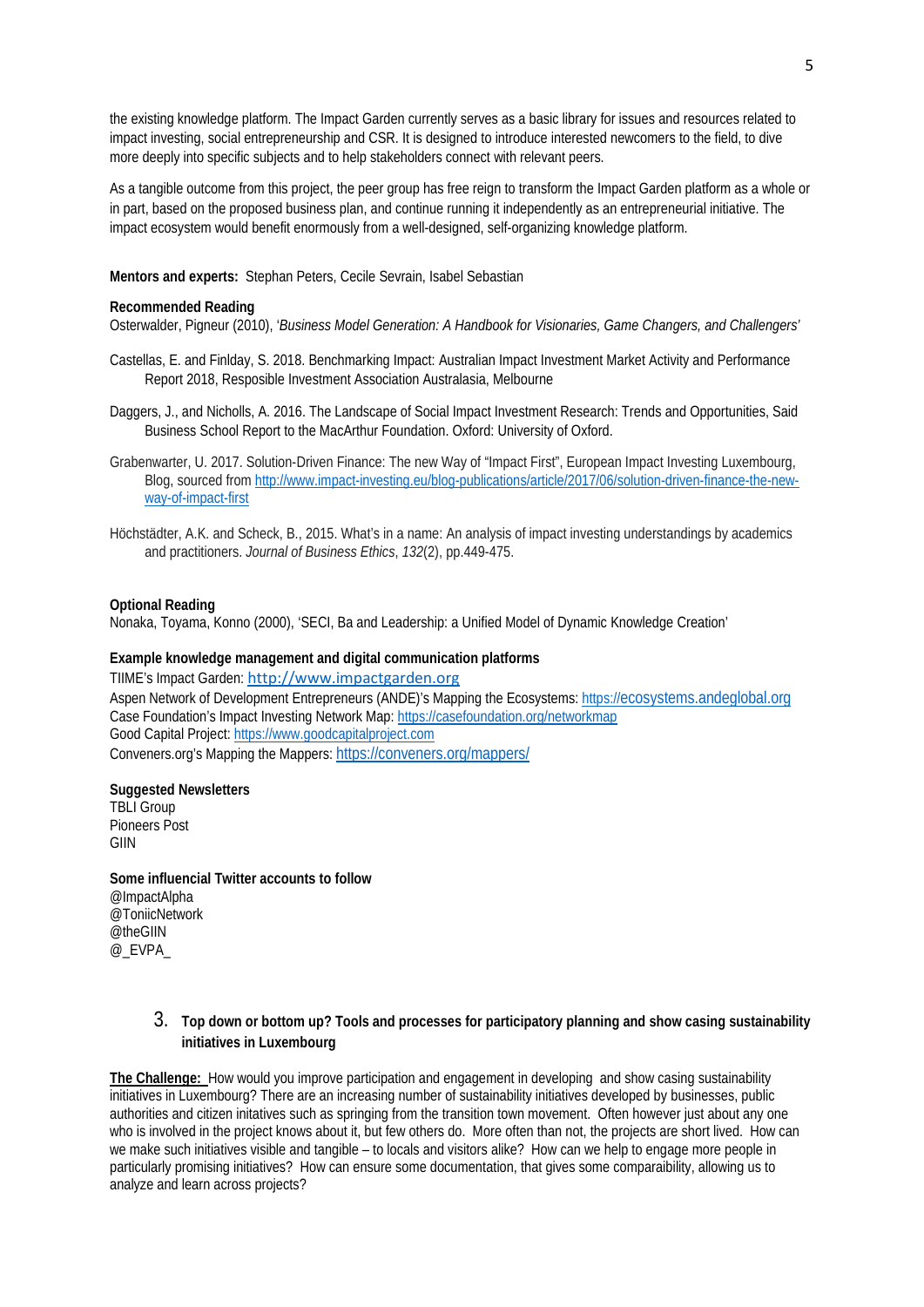Participatory planning is an urban planning approach, which brings up the importance of involving the entire community in the strategic and management processes. It is often considered as part of community development. (Horelli et. al 2015).

The growing interest in the recent participatory planning research is related to the use and development of ICTs and digital tools for urban planning. Participatory innovation platforms match initiatives (be it urban design or business related) with citizens. Platforms facilitate people's value creation by providing methods for the actions that work through the critical mass of users and their inputs. The aim is to support innovation-driven urban sustainability initiatives and economic development. They provide an enabling environment for technologies, applications or social processes. (Anttiroiko 2016:7).



**The suggested approach**: The city of Esch is building up resources for participatory planning, including the wish to show case and build more sustainability –related initiatives in bottom up citizen-driven processes. Moreover, it will be the Cultural Capital of the EU in 2022. The town planning commission is interested in the idea to develop a 'sustainability walk' as part of developing an ICT platform that maps and provides structured information on existing sustainability initiatives, in a virtual platform that relies on crowd sourcing of information on these initatives and provides room for comments.

The peer group makes a study and ideates a platform. 1. Define the scope: What kind of participatory platform, tool or process is of interest to key stakeholders in sustainability transition and urban planning of Esch - what are design criteria and quality attributes, as well as must-have functional features? How would it make visible, tangible and improve participation and sustainability in Esch? 2. What kind of examples or best practices exist? Some nice apps maybe? Study the process and user experience of these practices. 3.Ideate a platform, tool or a process. You can also study what kind of open data there is available in<https://data.public.lu/en/datasets/> . Suggested appraoches include solution-focused design thinking, and the staging of a co-creation process with a hands-on approach. 4. Pitch your idea using the Business model canvas – tool. Would it work as a commercial product?

**Mentors and experts**: Kati Susi-Wolff, landscape architect and geographer; Norry Schneider, Transition Movement Luxemburg; Michel Grevis, Chair of the urban planning commission of the city of Esch.

#### **Literature:**

Anttiroikko, A-V. (2016). City-as-a-Platform: The Rise of Participatory Innovation Platforms in Finnish Cities. *Sustainability* **2016**, *8*(9), 922; doi[:10.3390/su8090922](http://dx.doi.org/10.3390/su8090922) In[: http://www.mdpi.com/2071-1050/8/9/922/htm](http://www.mdpi.com/2071-1050/8/9/922/htm) 2.7.2017

Horelli, L. Saad-Sulonen, J. Wallin, S. Botero. A. (2015), When Self-Organization Intersects with Urban Planning: Two Cases from Helsinki. Planning Practice & Research. Vol 30:3, pp. 286–30. DOI 10.1080/02697459.2015.1052941

Example: One tool used in Scandinavia that has a long history in participatory planning approaches is a cloud based civic participation platform tool, Maptionnair[e https://maptionnaire.com.](https://maptionnaire.com/) 

It is also useful to read the previous Peer Group reports which are available from the mentors.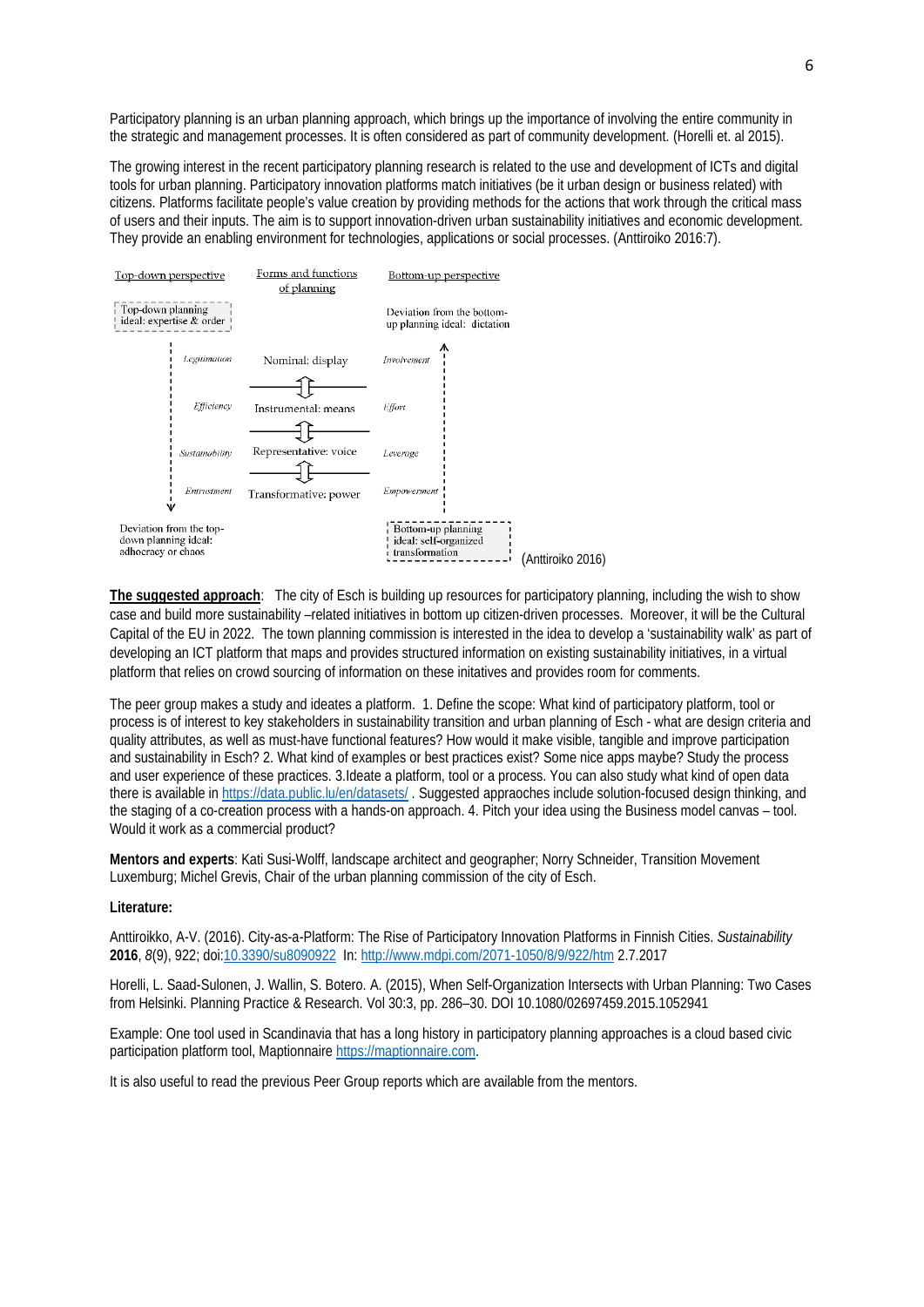## **4. Futures for social integration and learning**

**The Challenge:** How can we better equip youth for the difficult transition from school into the working life? One main challenge is that in Luxembourg 13.5% (2015) of all children drop out of the school system. Only 40 % of pupils successfully complete secondary schooling in the minimum envisaged number of years, the lowest rate in the OECD (2014). Moreover, the ratio for young people (16-25 years) who are Not in Education, Employment or Training (NEET) is 15.4%. Grade repetition is widely used to tackle the diversity of attainment and behavioural difficulties in class in Luxembourg. While the academic benefits of repetition are disputed, and if acknowledged only seen as slight and short-term, repeating years is costly for the education system. Across the OECD, Luxembourg is the country with the highest average spending on education by student per year in primary through tertiary educational institutions: EUR 24 045 compared to an EU-22 average of EUR 10 897 (OECD 2017). Related psychological effects are also important: Pupils rated grade repetition as the most stressful life event, similar to the loss of a parent and going blind. Finally, grade repetition increases expenditure on other social services as pupils who experience school failure are more prone to high-risk behaviour and/or dropout. The youth unemployment rate in Luxembourg is 14.2%.

The fact that Luxembourg has been one of the fastest growing countries due to immigration in the EU over the past two decades has expasperated these issues. Complex highly diverse multi-lingual and multi-cultural school communities present a challenge, in particular in a country in which school education in three languages (Luxembourgish, German and French) is the norm. To meet the strong demand for high-skilled workers, Luxembourg faces a multitude of different challenges.

This project proposes to develop a tool to help youth that is falling through the social and welfare state netting to reassume motivation and own responsibilities for their learning and developmental pathways in a way that is future-oriented and socially robust. The Conseil Supérieur pour un Développment Durable explored requisites for better coping with accelerating technological and societal change in the Luxembourg school system in a participatory scenario process from 2013-2016. It developed scenarios for education that can be used to reflect on what we would like to learn to become more resilient to rapid societal and technological and environmental change in the future, at the individual, organizational and systems-level (to obtain more information on these scenarios please follow the link: https://csdd.public.lu/fr/scenarios.html ). This futureand systems-oriented process, which engaged experts and opinion leaders on education in Luxembourg from diverse sectors yielded the following main three recommendations on priorities for improvement in the Luxembourg school system:

- 1. **Anticipating and pro-actively influencing accelerating technological change in view of its impacts on social norms and developments in Luxembourg**: Development of a versatile school system that equips students to cope with accelerating and interdependent changes in technology, society, economy and environment, with a new focus on system thinking to complement the current curriculum in which connections across diverse disciplines are rarely made.
- 2. **Countering increasing risks of societal fragmentation**: The Luxembourg school system must change to convey a more holistic education that counters societal fragmentation in an increasingly diverse population, actively engaged and responsible citizens, and equitable chances for each student. A system is required that is student-centred, designed to nurture empowerment and self-direction required for entrepreneurial activities, as well as a love for learning and selfesteem.
- 3. **Educating reflective and capable practitioners and entrepreneurs:** More project and problem-oriented experiential learning opportunities embedded in practice with employers in the private and public sectors and entrepreneurs, to ensure schools equip students with knowledge and capabilities required in the job market.

But can we leverage the resulting scenarios for helping youth who dropped out from the school system to develop their own perspectives and regain motivation for self-organised learning and develop ideas and take responsibility for their own development paths by realizing all of us face uncertainties, risks and contradictions?

**Suggested Approach***:* This peer group will get acquainted with the literature on scenarios and futures, and how we can work with them, as well as with transaction theory and education for improved self-organisation as core competence. The group will also become familiar with systemic reasons for school drop-outs and NEETs in Luxembourg, and start to get to know the community as well as existing support structures, discuss their merits and limitations. The peer group will work closely with the société d'impacte sociétale 'Youth & Work' which has developed a model process to engage school dropouts and NEETs in taking charge of their own futures. The peer group will first develop a needs analysis based on a interviews with the mentors working with the Youth & Work approach, analyse the empirical results and then develop a first prototype tool kit. The main task is to develop tools for a) prevention, b) solutions for current situation and c) scenarios for the forthcoming 3-5 years.

**Deliverables** will include a report based on the documentary research in the first semester with an analysis on what may be desirable and most need change, enabling factors and constraints, and which possibly develops an analytic framework that is to be used for interviews in the second semester. The second semester will offer the possibility to dive future orientated scenarios in order to focus on prevention and future scenarios. Possible topics of specialisation include systems thinking,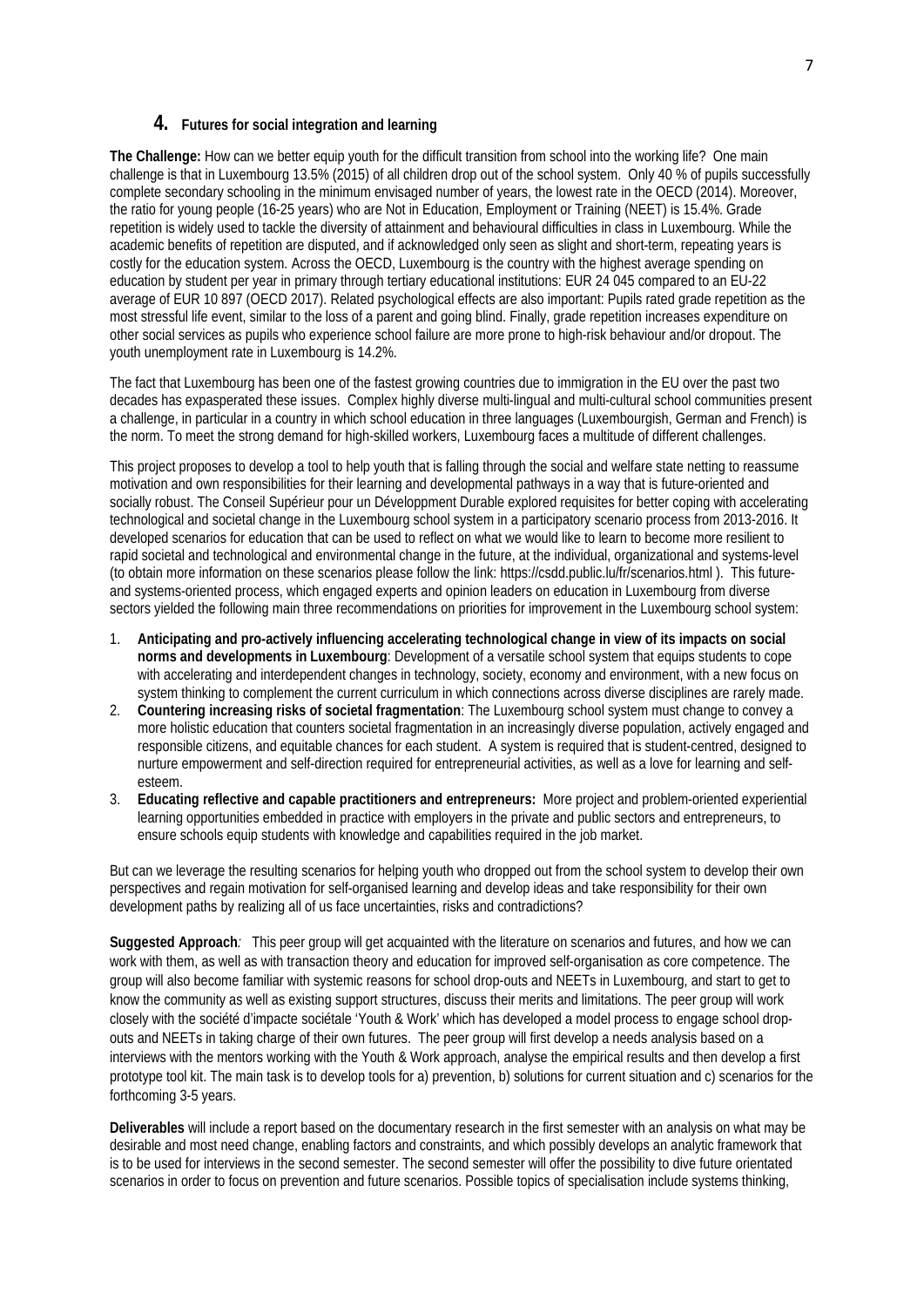and how to embed more learning opportunities for project-based systems thinking across disciplines in the Luxembourg curriculum. Deliverables of the second semester could include an interactive website for analysis of competences or solutions how to solve the rising gap between skill level at school and expectations of companies (f.ex. how to strengthen skills for lowskilled people to improve their employability).

**Mentor: Ariane Toepfer,** directeur and coach, Youth & Work sàrl SIS

#### **Literature**

Mary McClure Goulding and Robert L. Goulding (1997). Changing Lives Through Redecision Therapy. Grove Press; Rev and Updated ed edition (19 Jun 1997)

Thomas A. Harris (2004). I'm Ok, You're Ok. London: Arrow books.

Ian Stewart, Vann Joines (2012). TA Today: A New Introduction to Transactional Analysis. Lifespace Publishing; 2 Revised edition edition.

Wals, A.E.J., Brody M., Dillon J., Stevenson, R.B. (2014). Convergence between science and environmental education. *Science* 344: 583-584.

Burt, G., van der Heijden, K. (2008). Towards a framework to understand purpose in Futures Studies: The role of Vickers' Appreciative System. *Technological Forecasting & Social Change* 75: 1109–1127.

# **Annex II Peer group mentors – biographies**